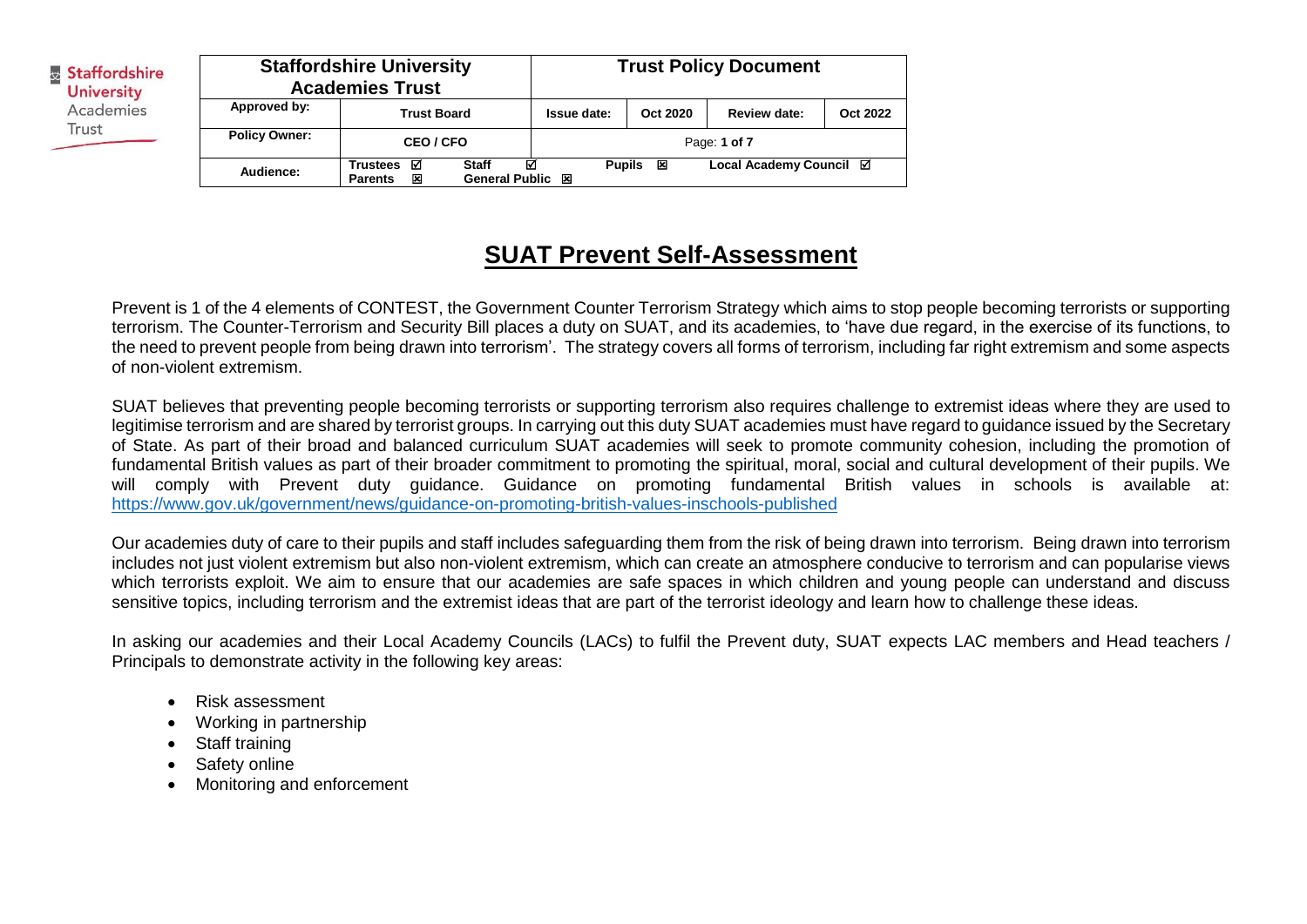| Staffordshire<br><b>University</b> | <b>Staffordshire University</b><br><b>Academies Trust</b> |                                             |                                  | <b>Trust Policy Document</b> |          |                         |          |
|------------------------------------|-----------------------------------------------------------|---------------------------------------------|----------------------------------|------------------------------|----------|-------------------------|----------|
| Academies                          | Approved by:                                              | <b>Trust Board</b>                          |                                  | Issue date:                  | Oct 2020 | Review date:            | Oct 2022 |
| Trust                              | <b>Policy Owner:</b>                                      | CEO / CFO                                   |                                  |                              |          | Page: 2 of 7            |          |
|                                    | Audience:                                                 | <b>Trustees</b><br>☑<br><b>Parents</b><br>区 | <b>Staff</b><br>General Public 図 | ☑<br><b>Pupils</b>           | ⊠        | Local Academy Council ⊠ |          |

SUAT has effective policies in all of these key areas. Each academy needs to demonstrate that they are protecting children and young people from being drawn into terrorism by implementing the robust SUAT safeguarding policy, in order to identify children at risk, and intervening as appropriate (by referring pupils to \*Channel or Children's Social Care, for example). SUAT policies set out clear protocols for ensuring that any visitors who have come to give a talk to our pupils – whether invited by staff or by pupils themselves – are suitable and appropriately supervised within that academy. Guidance on Prevent duty guidance is available at:<https://www.gov.uk/government/consultations/prevent-duty>

\*Channel - Channel is a key element of the Prevent strategy. It is a multi-agency approach to protect people at risk from radicalisation. Channel uses existing collaboration between local authorities, statutory partners (such as the education and health sectors, social services, children's and youth services and offender management services), the police and the local community to identify individuals at risk of being drawn into terrorism; assess the nature and extent of that risk; and develop the most appropriate support plan for the individuals concerned. Channel is about safeguarding children and adults from being drawn into committing terrorist-related activity. It is about early intervention to protect and divert people away from the risk they face before illegality occurs. SUAT academies will not hesitate to refer pupils to Channel, following the SUAT guidelines for this course of action.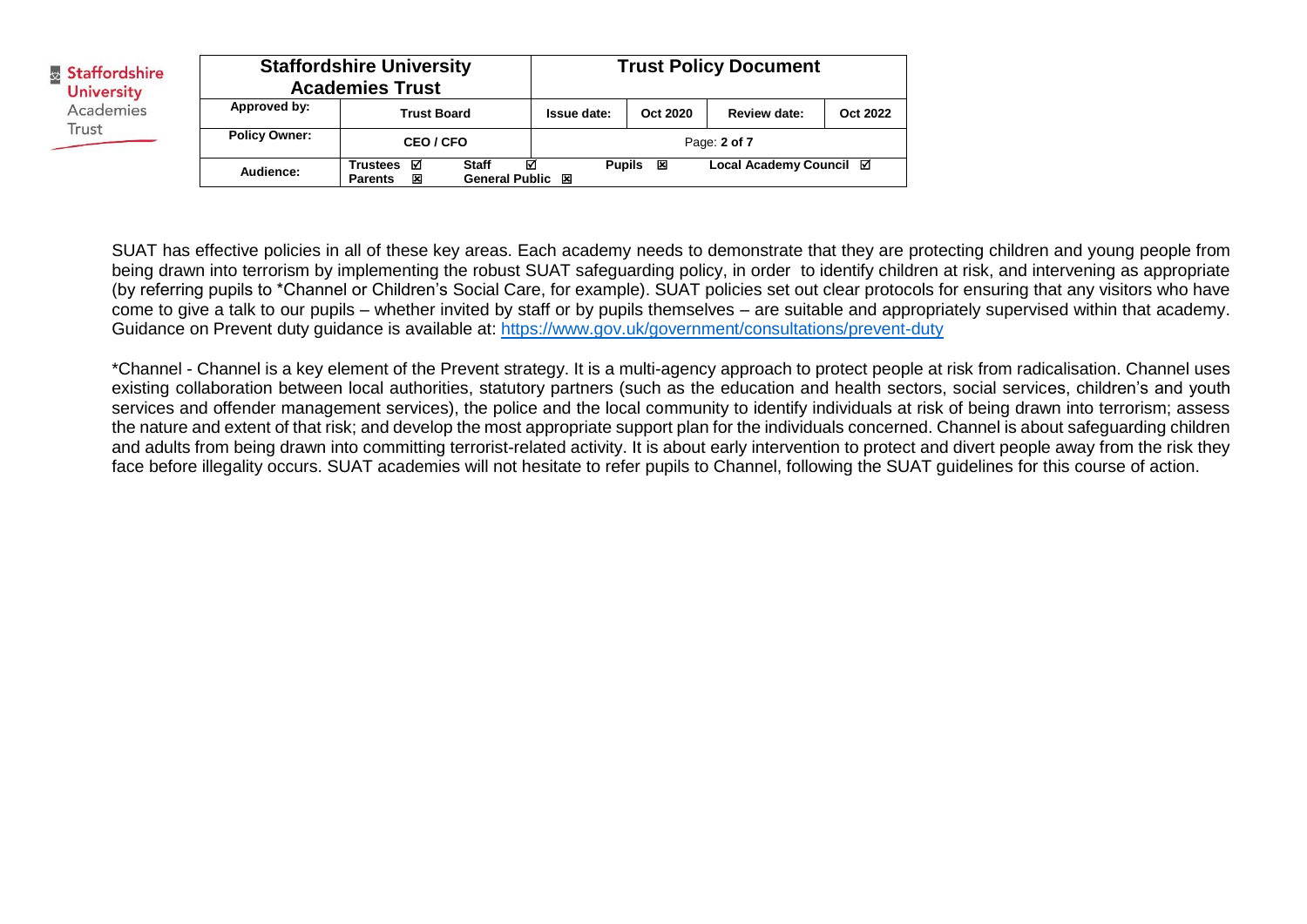| Staffordshire<br><b>University</b> | <b>Staffordshire University</b><br><b>Academies Trust</b> |                                             |                                       | <b>Trust Policy Document</b> |                    |                         |          |  |
|------------------------------------|-----------------------------------------------------------|---------------------------------------------|---------------------------------------|------------------------------|--------------------|-------------------------|----------|--|
| Academies                          | Approved by:                                              | <b>Trust Board</b>                          |                                       | Issue date:                  | Oct 2020           | Review date:            | Oct 2022 |  |
| Trust                              | <b>Policy Owner:</b>                                      | CEO / CFO                                   |                                       |                              |                    | Page: 3 of 7            |          |  |
|                                    | Audience:                                                 | <b>Trustees</b><br>☑<br>×<br><b>Parents</b> | <b>Staff</b><br><b>General Public</b> | ☑<br>図                       | ×<br><b>Pupils</b> | Local Academy Council ⊠ |          |  |

## **PREVENT SELF ASSESSMENT – Moorgate Primary Academy**

**Each SUAT academy will implement this self-assessment, a completed copy of which will be made available to the Trust Board, the Local Academy Council and the Chief Executive Officer.**

**Key:** Red (R): not able to evidence any. Amber (A): evidence of some but not all. Green (G): evidence of all and more

*PREVENT OBJECTIVE 1:* **Clear leadership and accountable structures are in place and visible throughout the organisation** *PREVENT OBJECTIVE 2:* **Staff and Local Academy Council have been appropriately trained according to their role** *PREVENT OBJECTIVE 3:* **An appropriate reporting and referral process is in place and referrals are being managed effectively** *PREVENT OBJECTIVE 4:* **A broad and balanced curriculum that helps protect pupils against extremism and promotes community cohesion**

| <b>NAME OF ACADEMY:</b><br>Name of member of staff undertaking self-assessment:<br>Date of assessment: Spring 2016<br>To be reviewed on: Spring 2017<br>Clear leadership and accountable structures are in place and visible throughout the organisation |               |                                |
|----------------------------------------------------------------------------------------------------------------------------------------------------------------------------------------------------------------------------------------------------------|---------------|--------------------------------|
| Evidence                                                                                                                                                                                                                                                 | Tick $(x)$ as | <b>Self</b><br><b>Assessed</b> |
| Staff aware that it is the HT who is the PREVENT strategic lead<br>Prevent documentation in school                                                                                                                                                       | appropriate   | Rating                         |
| Training records including prevent                                                                                                                                                                                                                       |               | (RAG)                          |
| There is an identified strategic Prevent lead within the academy                                                                                                                                                                                         |               |                                |
| The strategic lead understands the expectations and key priorities to deliver Prevent and that is embedded within                                                                                                                                        |               |                                |
| <b>Safeguarding Procedures</b>                                                                                                                                                                                                                           |               |                                |
| The Senior Leadership Team (SLT) and all staff are aware of the Prevent Strategy and its objectives                                                                                                                                                      | v             |                                |
| There is a clear awareness of roles and responsibilities throughout the organisation regarding Prevent                                                                                                                                                   |               |                                |
| Prevent safeguarding responsibilities are explicit within the academy and its objectives have been embedded within the<br>academy's safeguarding policy and procedures                                                                                   |               |                                |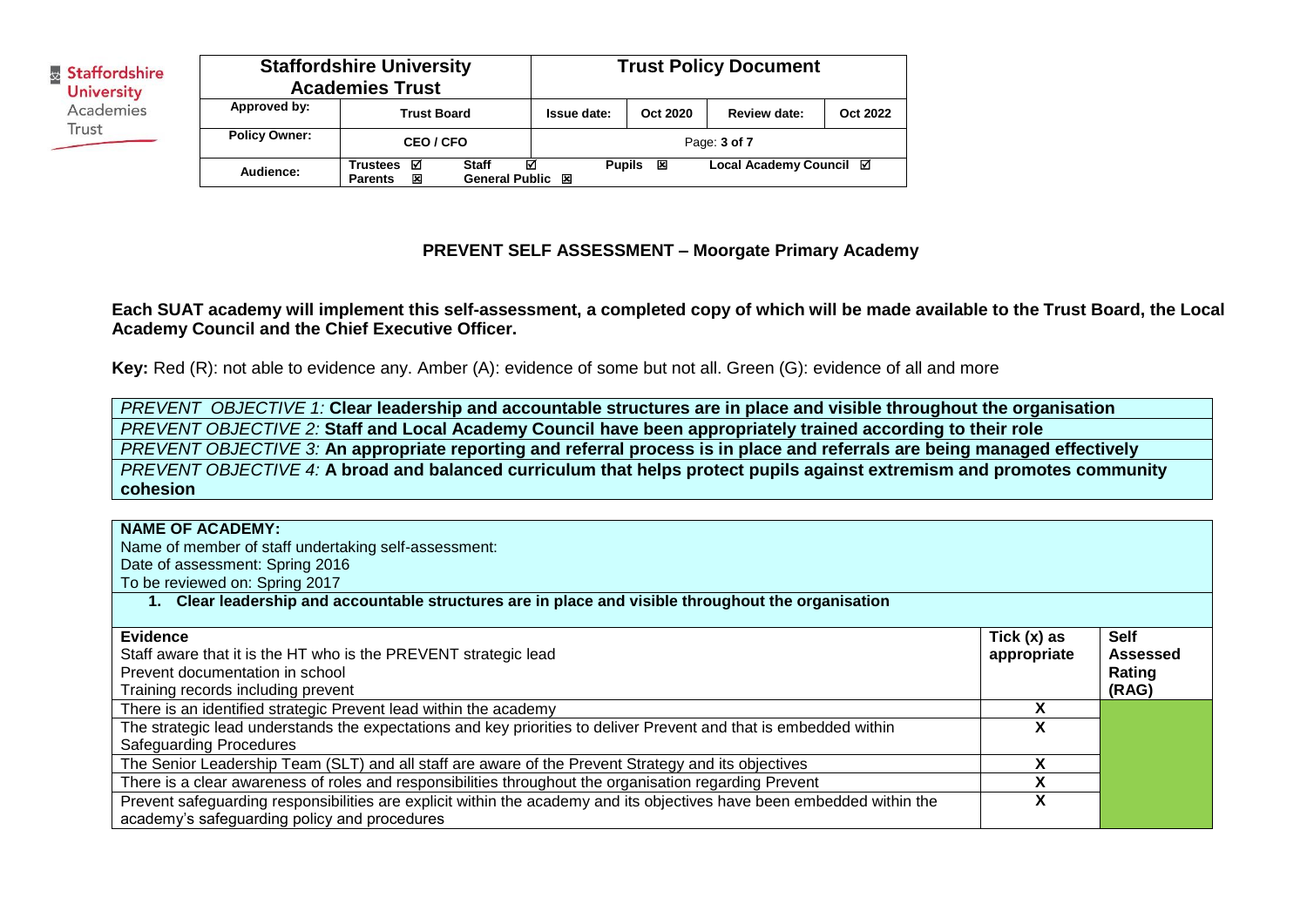| Staffordshire<br><b>University</b> | <b>Staffordshire University</b><br><b>Academies Trust</b> |                                             |                                  | <b>Trust Policy Document</b> |          |                         |          |  |
|------------------------------------|-----------------------------------------------------------|---------------------------------------------|----------------------------------|------------------------------|----------|-------------------------|----------|--|
| Academies<br>Trust                 | Approved by:                                              | <b>Trust Board</b>                          |                                  | Issue date:                  | Oct 2020 | Review date:            | Oct 2022 |  |
|                                    | <b>Policy Owner:</b>                                      | <b>CEO/CFO</b>                              |                                  | Page: 4 of 7                 |          |                         |          |  |
|                                    | Audience:                                                 | <b>Trustees</b><br>⊠<br>区<br><b>Parents</b> | <b>Staff</b><br>General Public 図 | ☑<br><b>Pupils</b>           | ×        | Local Academy Council ⊠ |          |  |

## *2. Staff and the Local Academy Council have been appropriately trained according to their role*

| <b>Evidence</b><br>Training records including prevent<br>Prevent documentation in staff room and office/website including policy documentation                                     | Tick (x) as<br>appropriate | <b>Self</b><br><b>Assessed</b><br>Rating<br>(RAG) |
|------------------------------------------------------------------------------------------------------------------------------------------------------------------------------------|----------------------------|---------------------------------------------------|
| A plan is in place to train key staff and LAC members to understand the risk of radicalisation and extremism and<br>know how to recognise and refer children who may be vulnerable |                            |                                                   |
| Details of relevant courses including frequency and availability are cascaded to all relevant staff                                                                                |                            |                                                   |
| Further training on the Prevent agenda is made available to the Prevent lead and Safeguarding leads (if different)<br>where appropriate                                            |                            |                                                   |
| There is appropriate staff guidance and literature available to staff on the Prevent agenda                                                                                        |                            |                                                   |

| 3. An appropriate reporting and referral process is in place and referrals are being managed effectively                                                |                              |                                                   |
|---------------------------------------------------------------------------------------------------------------------------------------------------------|------------------------------|---------------------------------------------------|
| <b>Evidence</b><br>Staff aware that the HT is the strategic lead for prevent                                                                            | Tick $(x)$ as<br>appropriate | <b>Self</b><br><b>Assessed</b><br>Rating<br>(RAG) |
| Ensure that preventing young people from being exposed to radicalisation or extremism is part of the academy's<br>safeguarding policies and procedures. |                              |                                                   |
| A single point of contact (SPoC) for any Prevent concerns raised by staff within the academy has been identified                                        |                              |                                                   |
| An appropriate internal Prevent referral process has been developed                                                                                     |                              |                                                   |
| An audit trail for notification reports/referrals exists                                                                                                | χ                            |                                                   |
| Prevent referrals/notifications are being managed or overseen by relevant staff                                                                         | χ                            |                                                   |
| A process is in place to identify and develop 'lessons learnt'                                                                                          |                              |                                                   |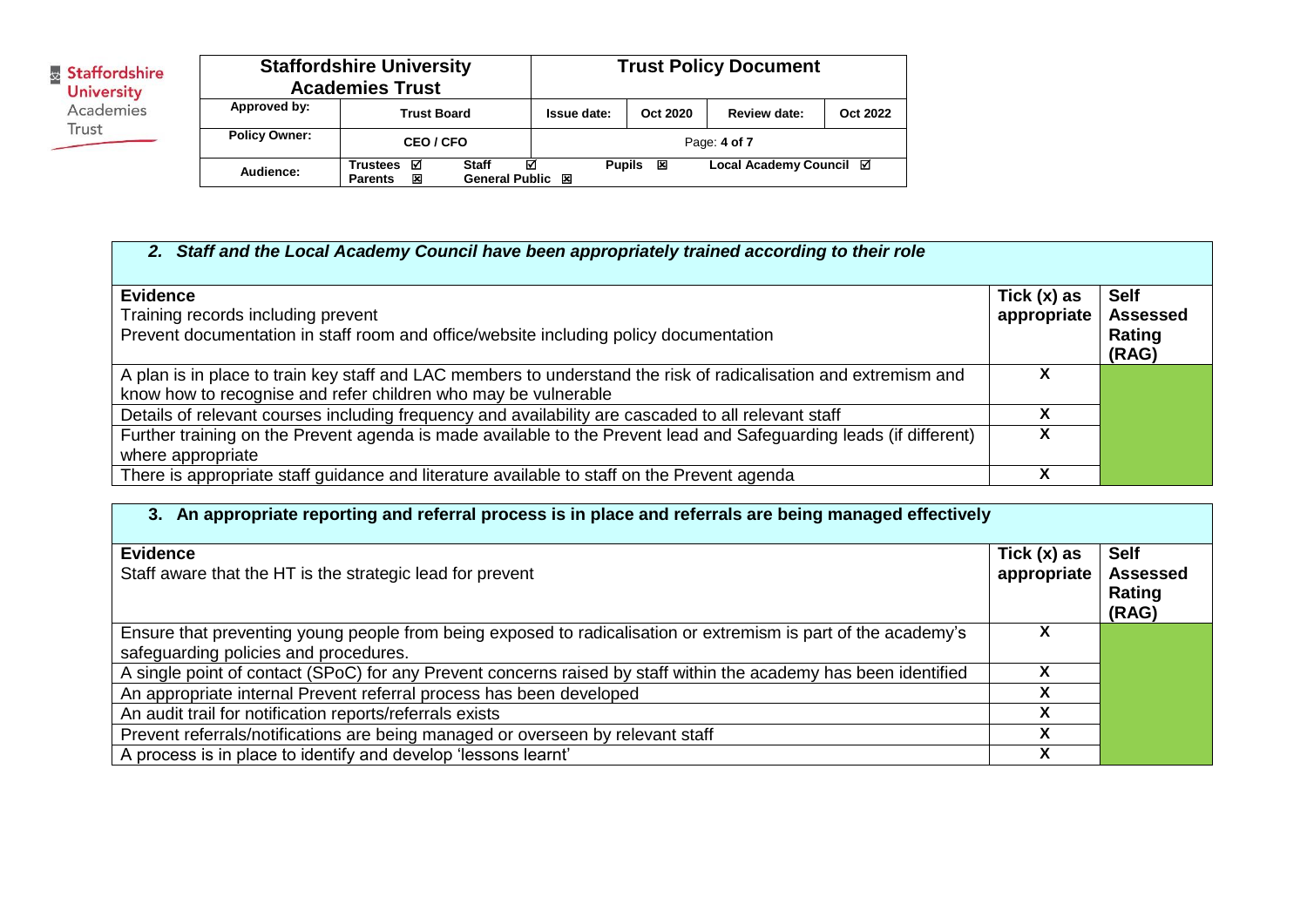| Staffordshire<br><b>University</b> | <b>Staffordshire University</b><br><b>Academies Trust</b> |                                             |                                       | <b>Trust Policy Document</b> |          |                         |                 |  |
|------------------------------------|-----------------------------------------------------------|---------------------------------------------|---------------------------------------|------------------------------|----------|-------------------------|-----------------|--|
| Academies<br>Trust                 | Approved by:                                              | <b>Trust Board</b>                          |                                       | Issue date:                  | Oct 2020 | <b>Review date:</b>     | <b>Oct 2022</b> |  |
|                                    | <b>Policy Owner:</b>                                      | CEO / CFO                                   |                                       | Page: 5 of 7                 |          |                         |                 |  |
|                                    | Audience:                                                 | <b>Trustees</b><br>☑<br>区<br><b>Parents</b> | <b>Staff</b><br><b>General Public</b> | ☑<br><b>Pupils</b><br>⊠      | ×        | Local Academy Council ⊠ |                 |  |

| 4. The academy's curriculum helps protect pupils against extremism and promotes community cohesion                                                                                                                                                                                                                                |                              |                                                   |
|-----------------------------------------------------------------------------------------------------------------------------------------------------------------------------------------------------------------------------------------------------------------------------------------------------------------------------------|------------------------------|---------------------------------------------------|
| <b>Evidence</b><br>Participation in activities such as: anti-bullying activities, Holocaust Memorial Day, Welcoming the Troops, Lad's /<br>Girl's Night In, Transition activities with the local high school<br>Identified areas of the curriculum and assemblies: PSHE, History (wwll topic)<br>Work completed by EAL TA and EHL | Tick $(x)$ as<br>appropriate | <b>Self</b><br><b>Assessed</b><br>Rating<br>(RAG) |
| Academy has a range of initiatives and activities that promote the spiritual, moral, social and emotional needs of<br>children aimed at protecting them from radicalisation and extremist influences                                                                                                                              |                              |                                                   |
| Pupils are aware of the benefits of community cohesion and the damaging effects of extremism on community<br>relations                                                                                                                                                                                                            |                              |                                                   |
| The academy delivers training that helps develop critical thinking skills around power of influence, particularly on-<br>line and through social media.                                                                                                                                                                           | x                            |                                                   |
| Staff are able to provide appropriate challenge to pupils, parents or LAC members if opinions are expressed that<br>are contrary to fundamental British values and promotion of community cohesion                                                                                                                                |                              |                                                   |